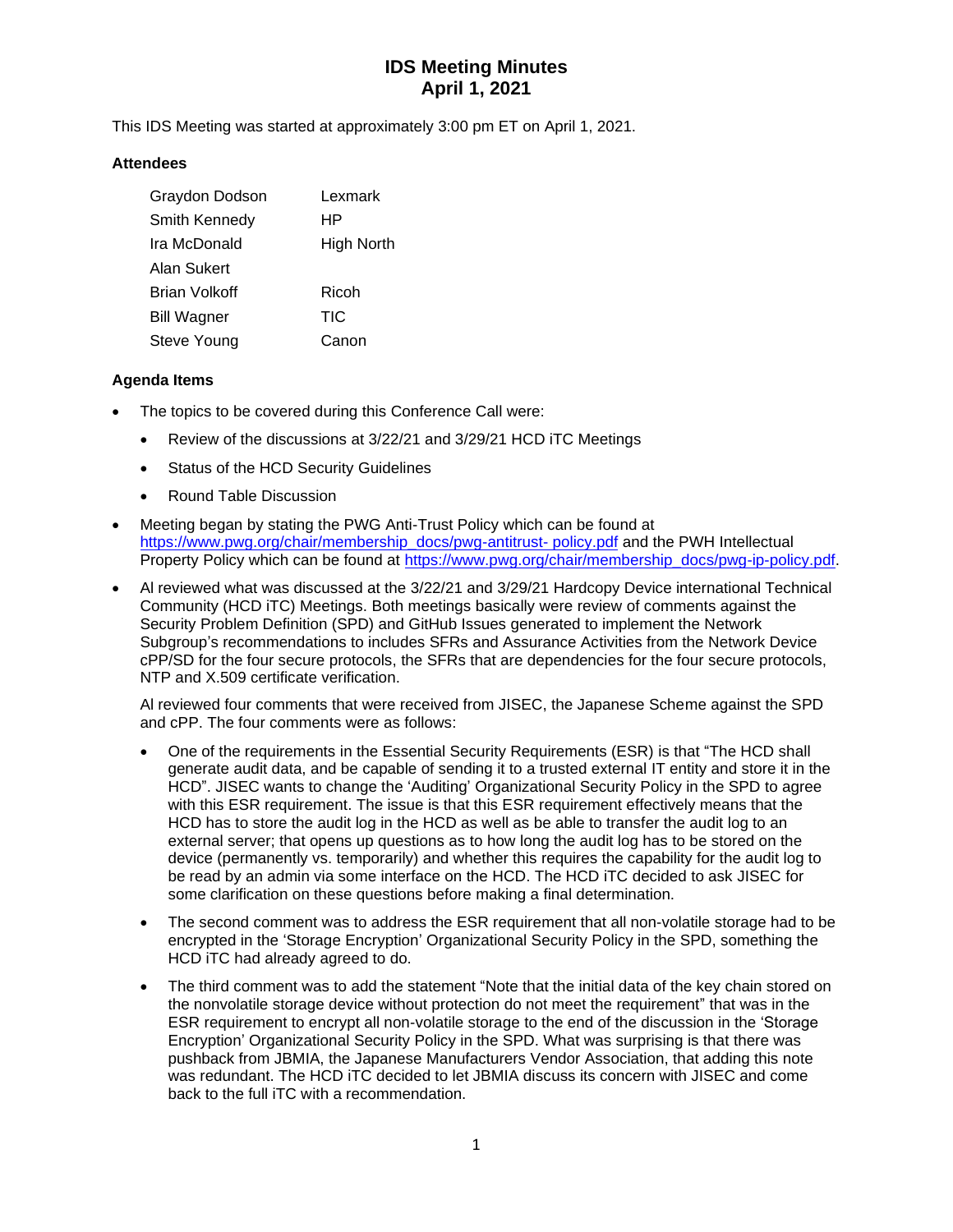### **IDS Meeting Minutes April 1, 2021**

The fourth JISEC comment was for the HCD iTC to address in the cPP the ESR requirement "The HCD shall verify the hardware-anchored integrity of firmware/software, including initial boot, operating system, and applications." The HCD iTC formed a subgroup to do just that. Al summarized what this subgroup has done so far:

- The subgroup is using the Dedicated Security Components (DSC) cPP as the basis for the SFRs that we will recommend be included in the HCD cPP to address this requirement. We even had Shawn Geddis, the Chair of the DSC iTC, attend the Subgroup's last meeting to answer some of our questions about the DSC's SFRs.
- The Subgroup has recommended the following elements be added the HCD SPD to address this requirement:
	- o Threats

T.WEAK\_CRYPTO: An unauthorized user or attacker that observes network traffic transmitted to and from the TOE may cryptographically exploit poorly chosen cryptographic algorithms, random bit generators, ciphers or key sizes.

o Assumptions

A.ROT\_INTEGRITY: The vendor provides a Root of Trust (RoT) that is comprised of the TOE firmware, hardware, and pre-installed public keys or required critical security parameters, free of intentionally malicious capabilities. The platform trusts the RoT since it cannot verify the integrity and authenticity of the RoT.

o Security Objectives

O.AUTH\_FAILURES: The TOE resists repeated attempts to guess authorization data by responding to consecutive failed attempts in a way that prevents an attacker from exploring a significant amount of the space of possible authorization data values.

Note: This Security Objective needs to be Conditionally Mandatory based on the condition that the TOE has an internal authentication mechanism. Also, the HCD must ensure the HCD does not outlaw 3rd Party external authentication mechanisms.

O.FW\_INTEGRITY: The TOE ensures its own integrity has remained intact and attests its integrity to outside parties on request.

O.STRONG\_CRYPTO: The TOE implements strong cryptographic mechanisms and algorithms according to recognized standards, including support for random bit generation based on recognized standards and a source of sufficient entropy. The TOE uses key sizes that are recognized as providing sufficient resistance to current attack capabilities.

- The Subgroup is exploring SFRs to include in the HCD cPP to address this requirement. To date, the SFRs the Subgroup are looking at are:
	- o FCS STG EXT.1 Protected Storage
	- o FDP\_ACC.1 Subset Access Control
	- o FDP\_ACF.1 Security Attribute Based Access Control
	- o FDP MFW EXT.1 Mutable/Immutable Firmware
	- o FDP\_MFW\_EXT.2 Basic Firmware Integrity
	- o FPT\_PRO\_EXT.1 Root of Trust

FDP\_ACC.1 and FDP\_ACF.1 are interesting in that these two SFRs are already in the HCD cPP, but they have to do with an Access Control Policy dealing with handling copy, print, scan and fax jobs; in this case these SFRs would be addressing an Access Control Policy dealing with the handling of encryption keys for the hardware anchor Root of Trust and subsequent stages of the boot process.

Ira mentioned that ISO Glossary [\(https://www.iso.org/obp/\)](https://www.iso.org/obp/) indicates this definition for root of trust: Root of Trust: component that needs to always behave in the expected manner because its